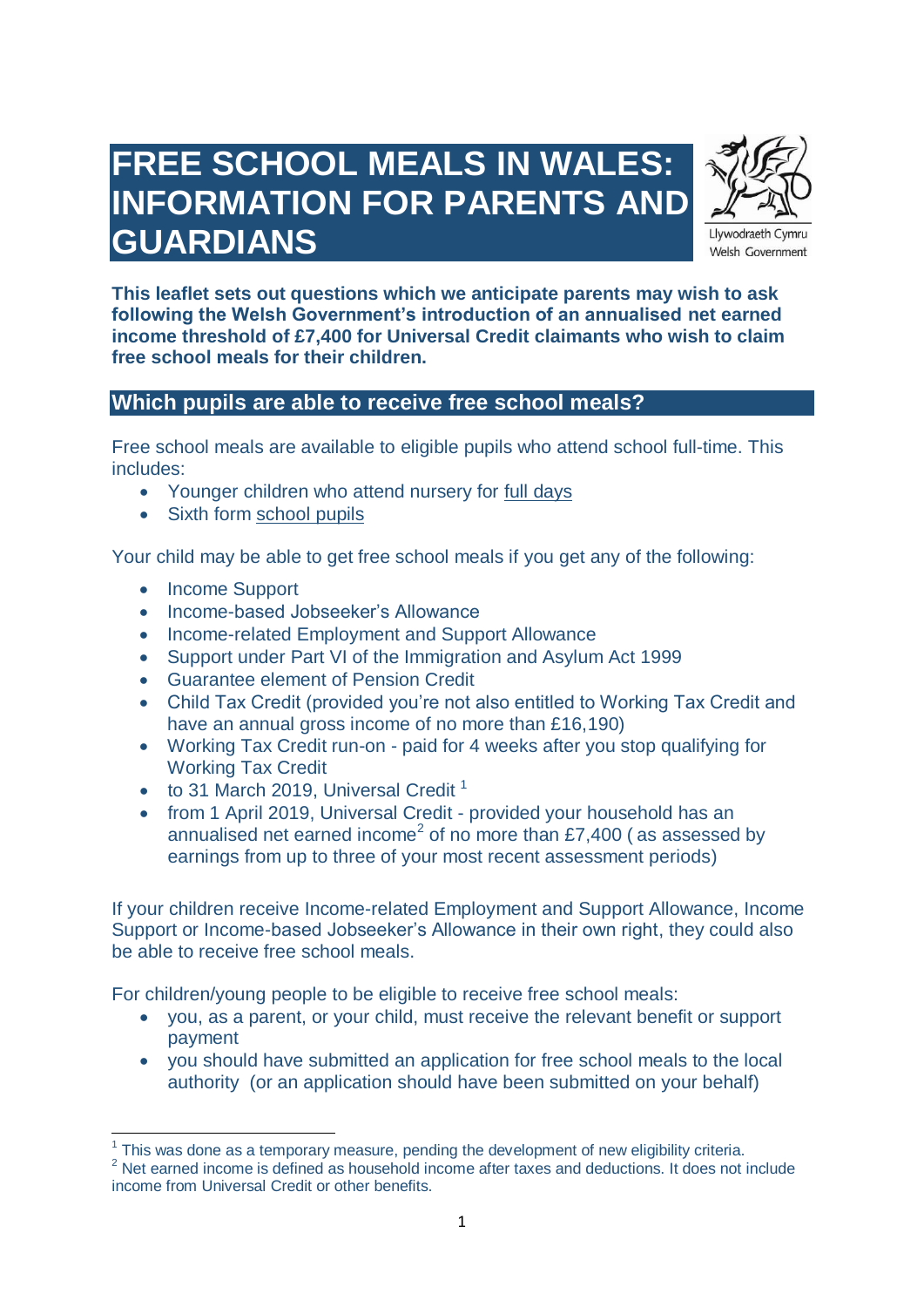• the application should have been approved by the local authority, or documents should have been seen by the local authority which strongly indicate your child is eligible.

#### **What about colleges of further education?**

Free school meals are not available for students in further education colleges.

You or your child could contact the Student Support Officer for the college, to ask if any help with the cost of meals is available.

#### **What if my child is a pupil at a private school?**

Local authorities are legally bound to provide free school meals to eligible pupils attending maintained schools only. This means that you cannot claim free school meals for your child if they are a pupil at a private or independent school.

Independent schools in Wales are run by either independent companies or charities. If your child has obtained a scholarship or bursary, you should check whether this funding includes an allocation for free school meals.

If it does not, you then need to establish whether further financial assistance is available by contacting the body which awarded the child's scholarship, or by contacting the school directly.

#### **How do I apply for free school meals?**

The easiest way is to apply on line. Most local authority websites have an on line application form. Alternatively, get in touch with your local authority or your child's school.

You, or your child, could also ask someone to act on your behalf to submit an application for free school meals.

# **If my local authority knows I receive a relevant benefit or support payment, can the local authority register my child for free school meals without me submitting an application for free school meals?**

No. A pupil cannot be registered as eligible for free school meals and free school meals cannot be awarded automatically without a request being made by, or on behalf of the parent or pupil. (A person acting on behalf of the parent or pupil would normally be a relative or friend, or someone working on their behalf to help them access all benefits they may be entitled to, for example, a representative from the Citizens Advice Bureau).

Some local authorities will contact a parent/carer to ask them if they would like to apply for free school meals for their child(ren) if they think they might be eligible, but you should not rely on this happening.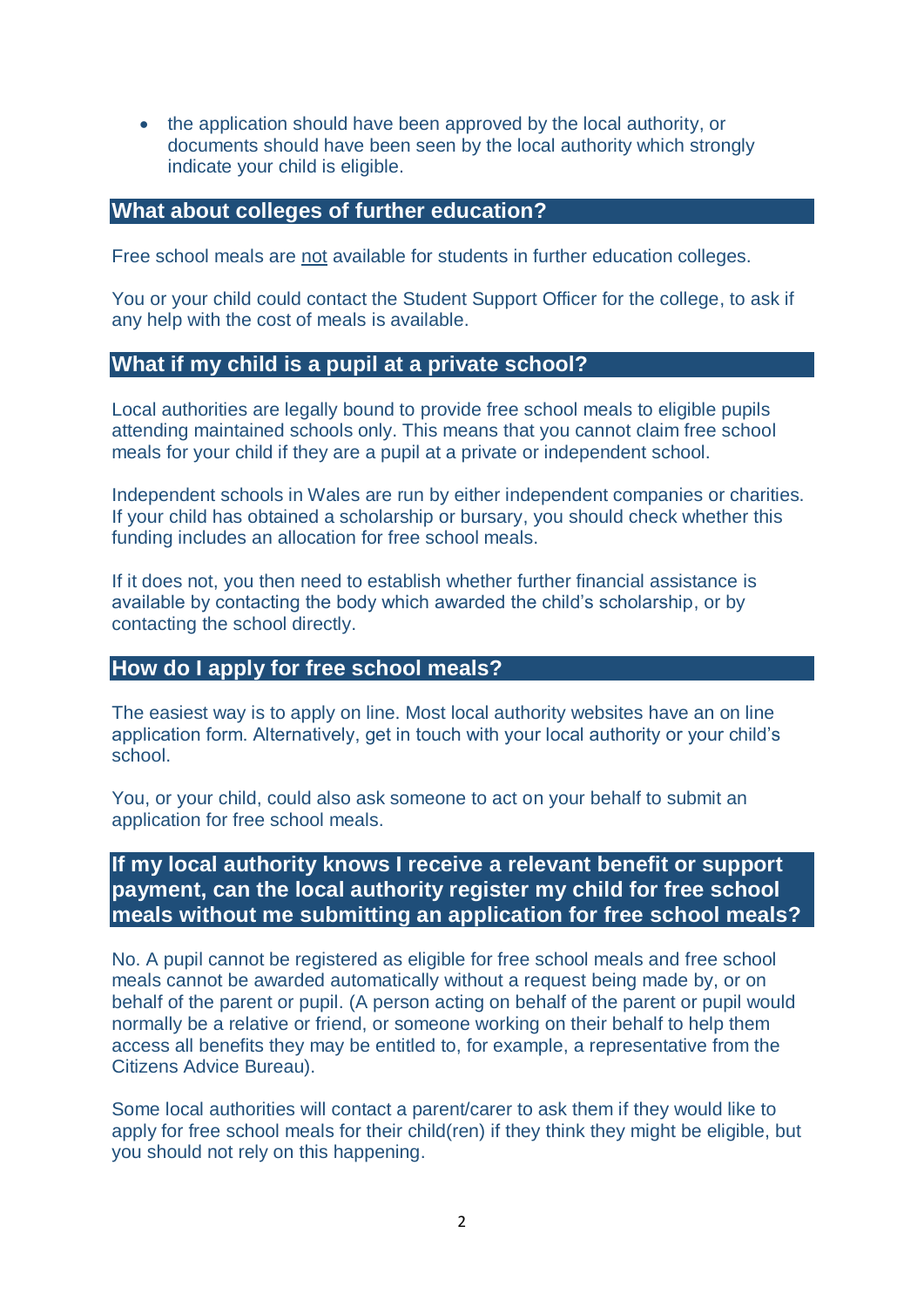# **If I make a claim, how is my eligibility for free school meals checked?**

The Department for Education in England has developed an on-line electronic checking system (ECS) which allows a person's eligibility to be checked using their date of birth and national insurance number. For parents who receive support under Part VI of the Immigration and Asylum Act 1999, the National Asylum Support Service (NASS) number is used to check eligibility. The Welsh Government pays for local authorities in Wales to use this system.

The ECS can be used successfully in most cases. Where it can be used, parents do not need to provide proof of benefit entitlement and/or earnings.

Where the ECS cannot be used, you may be asked to provide proof of the benefit you receive and/or earnings.

### **What is "Transitional Protection"?**

On 1 April 2019, the Welsh Government introduced new rules for claiming free school meals. Because of this, a relatively small number of children and young people could have lost their eligibility for free school meals. "Transitional protection" was introduced to ensure that these children and young people continue to receive free school meals for a limited period of time.

Transitional protection can be summarised as follows:

- Any child or young person who was eligible for free school meals on 1 April 2019, when the new rules were introduced, will continue to be eligible until 31 December 2023<sup>3</sup>, even if their circumstances change and they would otherwise have ceased to be eligible.
- Any child or young person who becomes eligible for free school meals between 1 April 2019, when the new rules were introduced, and 31 December 2023, will continue to be eligible until 31 December 2023, even if their circumstances change and they would otherwise have ceased to be eligible.
- Any child or young person who is eligible for free school meals on 31 December 2023 will continue to be eligible until the end of their current school phase (i.e. until they finish in the phase they are in on 31 December 2023, either primary education or secondary education). This applies even if their circumstances change and they would otherwise have ceased to be eligible.
- Transitional protection will not be extended to claimants who are not on Universal Credit or legacy benefits, and are therefore unaffected by the change in free school meals eligibility criteria.

<sup>&</sup>lt;u>3</u><br><sup>3</sup> This is the point by which the Department for Work and Pensions expects Universal Credit to be fully rolled out, and is based on the most up-to-date expectations at the time of writing.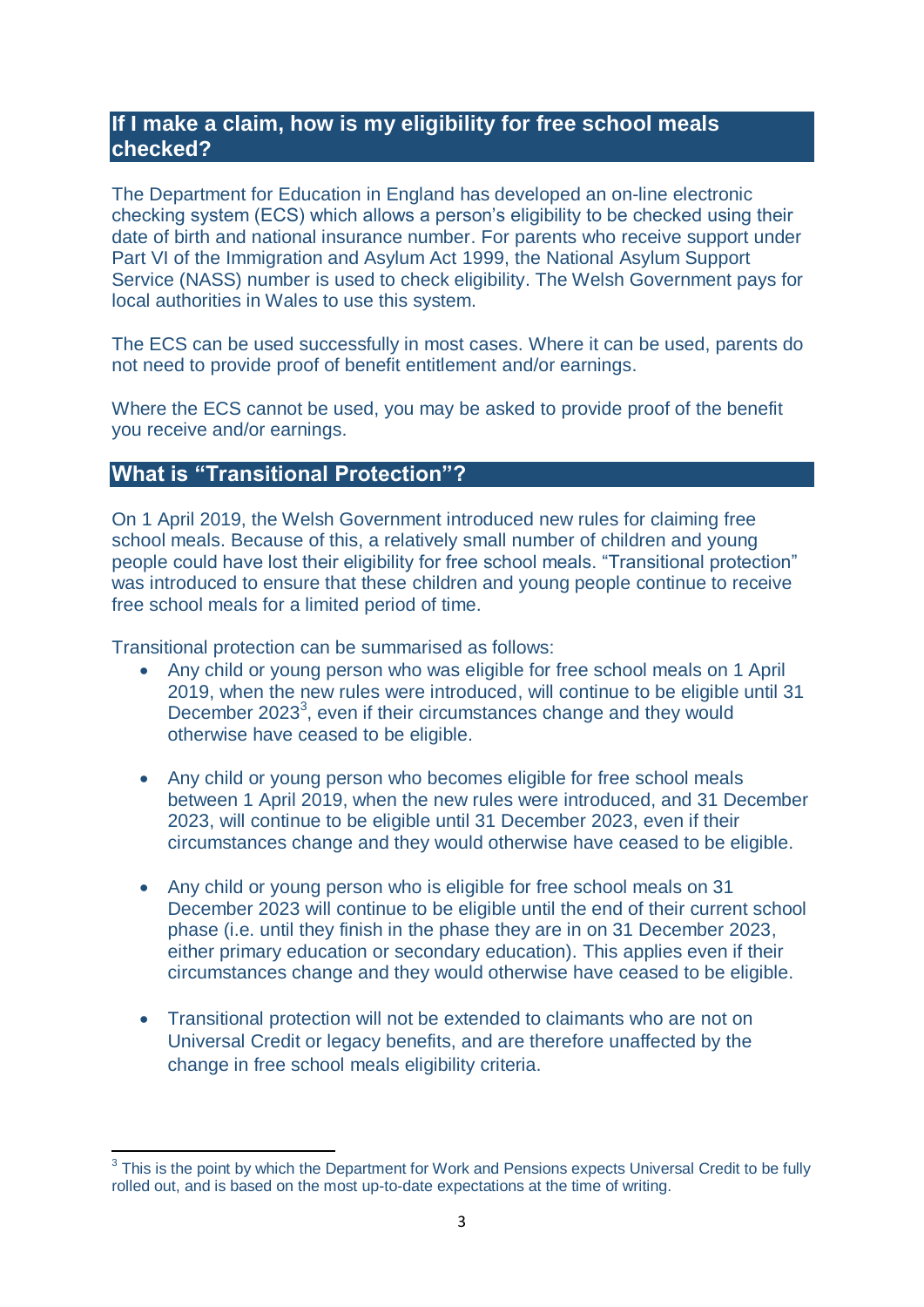# **I have been told that one of my children is able to receive free school meals and the other one is not. Why is this?**

This is likely to be because one of your children is "transitionally protected" (see the section before this one on "Transitional Protection") and the other one isn't.

Transitional protection applies to the child or young person as opposed to the family. It is possible that within one family some children will be able to get free school meals because of transitional protection and some won't.

#### **What are the rules around Working Tax Credits?**

Families who receive Working Tax Credit are not entitled to free school meals. However, families who receive the Working Tax Credit run-on - paid for 4 weeks after a claimant stops qualifying for Working Tax Credit - would be entitled to free school meals providing they meet the remaining eligibility criteria.

## **I work and I also get. Universal Credit, so I want to claim free school meals for my child(ren). How do I know if I am earning more than £7,400 a year?**

If you are working and you also get Universal Credit, and want to claim free school meals for your child(ren), you may not know whether your earnings are more than £7,400 a year. When you make your claim for free school meals, your local authority will check your eligibility using the eligibility checking system. In most cases, the eligibility checking system will work out whether your earnings are below £7,400 a year and if you are eligible to claim free school meals for your chil(ren).

In other cases, the local authority will need to ask you to provide proof of earnings and will work out if your earnings are more than £7,400 a year or £616.77 per month (i.e. £7,400 divided by 12). If your earnings are too high, you will not be able to claim free school meals for your child(ren) (although you can apply again if your earnings should drop).

# **With regard to the £7,400 a year threshold, won't most people have an income which is higher than this?**

The £7,400 threshold relates to net earned income, defined as household income after taxes and deductions. Net income from employment earnings would be taken into account. It does not include income from Universal Credit or other benefits.

# **What happens if our family has a change of personal circumstance?**

Changes in circumstances can affect your benefits payments and you should notify the Department for Work and Pensions or your local Job Centre Plus immediately. This includes a change in:

• relationship status